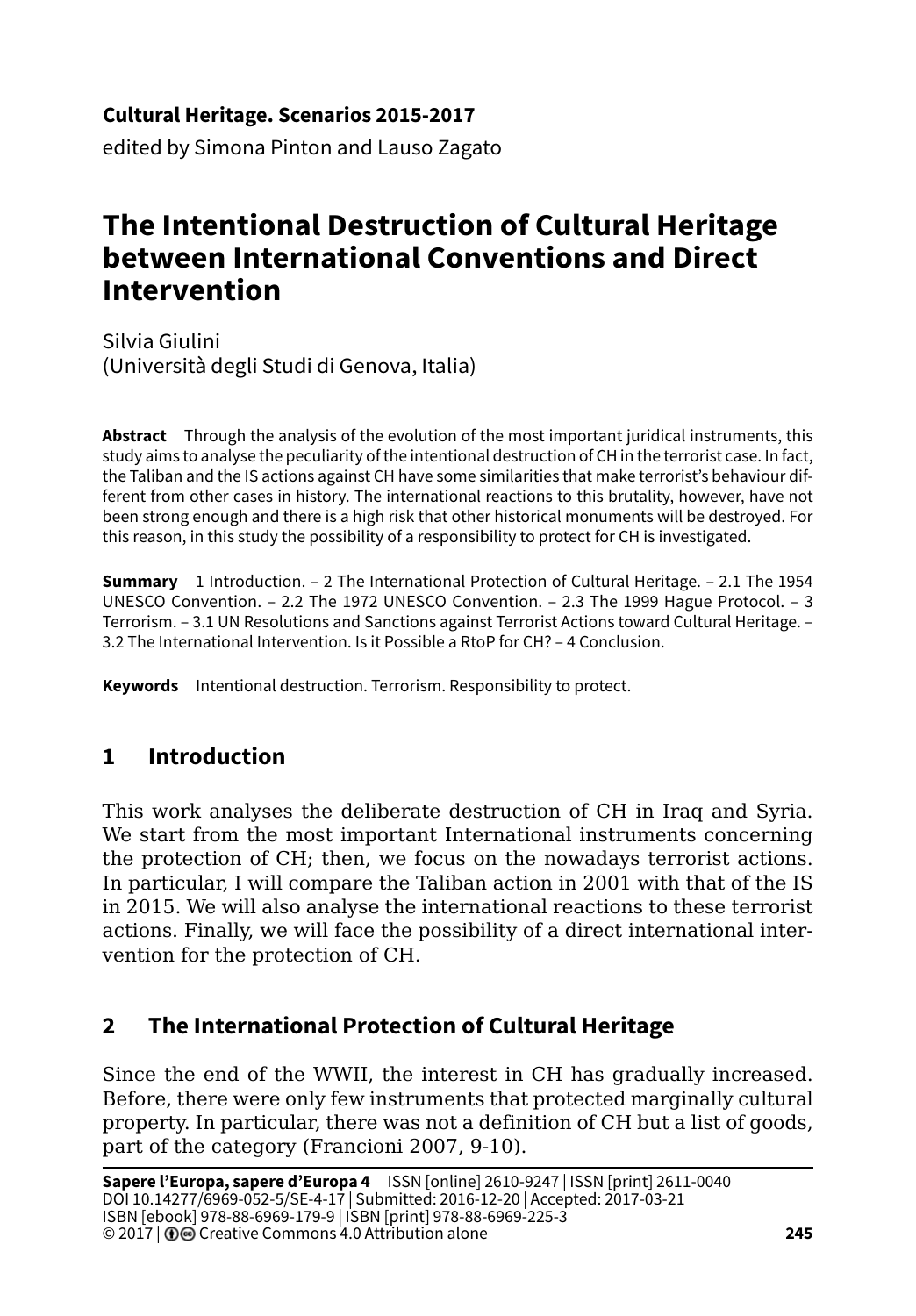#### 2.1 The 1954 UNESCO Convention

The first international instrument concerning exclusively the protection of cultural property is the 1954 Hague Convention. In this Convention, there is no reference to CH, yet, but there is still a reference to cultural property. Moreover, differently from previous instruments, the cultural property is not limited to a list of goods (Greppi 2007, 81), but, on the contrary, it is underlined the importance of these goods for humanity. For cultural property, the Convention means "movable or immovable property of great importance to the CH of every people" (art. 1(a)), "buildings whose main and effective purpose is to preserve or exhibit the movable cultural property" (art. 1(b)) and "centers containing a large amount of cultural property" (art. 1(c)).

Cultural property is not limited to archaeological sites or works of art, but the notion also includes buildings, such as museums, that contain movable properties, as described in  $art. 1(a)$ , and to centres that contain movable and immovable properties.

The Convention classifies two kinds of cultural property that benefits of two different kinds of protection: the general protection for cultural property (Chapter 1) and the special protection for a *limited number* of cultural property only (Chapter 2).

General protection has to be guaranteed already in peace time (art. 3) and States have to take measures, not better specified (Greppi 2007, 82), before the beginning of any conflict (art. 3). Moreover, the High Contracting Parties undertake to respect cultural property wherever it is located, avoiding its use for purposes that could bring to its destruction or damage, included acts of hostility against it (art. 4(1)). However, this obligation is not absolute and there are some waivers in case the military necessity imperatively requires them (art.  $4(2)$ ). This means that the imperative necessity goes beyond the obligation of avoiding the use of cultural property for military scopes. States Party have to prohibit, prevent and, if necessary, put a stop to any form of theft, pillage or misappropriation of, and any acts of vandalism directed against, cultural property (art. 4(3)) and have to avoid reprisals against cultural property (art. 4(4)). In case a Contracting Party does not respect these obligations, the other Contracting Party has anyway to respect CH (art. 5.1). In case of occupation, the State Party has to support the local authorities in safeguarding CH (art. 5.1).

The special protection, instead, is possible only for a limited number of refuges intended to shelter movable cultural property in the event of armed conflict, of centres containing monuments and other immovable cultural property of very great importance (art. 8(1)).

Refuges, centres and immovable cultural property of great importance can entry in the "International Register of Cultural Property under Special Protection" (art. 8(6)). To achieve the special protection, some other con-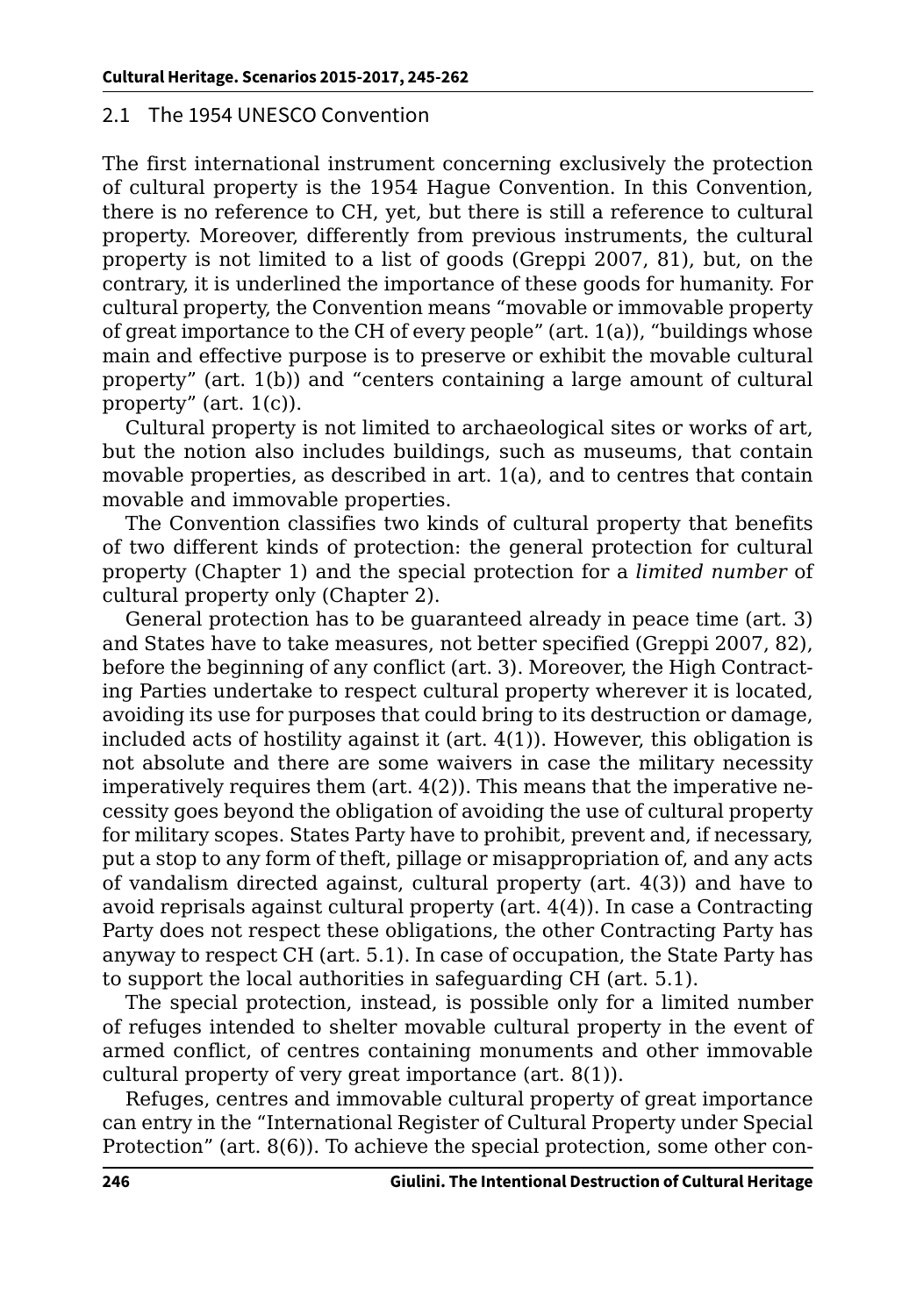ditions must be respected. In particular, cultural property has to be "situated at an adequate distance from any large industrial center or from any important military objective constituting a vulnerable point" (art. 8(1b)) and have "not [to be] used for military purposes". However, there are some waivers to these obligations too. A refuge can be placed under special protection "whatever its location, if it is so constructed that, in all probability, it will not be damaged by bombs" (art. 8(2)). At the same way, it is possible to place a cultural heritage under special protection, even if it is located near an important military objective, "if the High Contracting Party asking for that protection undertakes, in the event of armed conflict, to make no use of the objective" (art. 8(5)). A center is used for 'military purposes' if it is "used for the movement of military personnel or material, even in transit" or any other activities "directly connected with military operations" (art. 8(3)). At the contrary, the presence of police forces in the nearby of the cultural property, is not to be considered as 'military purpose'.

States Party have to guarantee the immunity of cultural property under special protection (art. 10) but, also in this case there are some waivers (art. 11). If the State Party violates this obligation, the other Party does not have the obligation to ensure immunity of the cultural property in question, as long as the violation persists (art. 11(1)). The other Party, whenever it is possible, has first to require the cessation of the violation. In case of *unavoidable military necessity* and until the necessity continues, the special protection is not more guaranteed (art. 11(2)). The *unavoidable military necessity* can be established only "by the officer commanding a force the equivalent of a division in size or larger" (art. 11(2)).

The limits of the 1954 Hague Convention have made necessary the development of new international instruments. In fact, the goods can be added to the Register only if the State that has the cultural property on its own territory requires it.**<sup>1</sup>** At the same way, the State is the only subject that can erase the inscription of the good from the Register (Regulations, art. 16(1)).

Cultural properties under special protection have to be signaled by a symbol, a white and blue shield (1954 Hague Convention, art. 16), repeated three times (art. 17(1)); the symbol, repeated only once, can be used to signal cultural properties under general protection (art. 17(2)). It is also hard to satisfy all the elements required for the special protection (Boylan 1993, 76); in fact, the Register includes only five cultural properties: four refuges and a monumental center, the Vatican State.**<sup>2</sup>** Moreover, the last

**<sup>1</sup>** Regulations for the Execution of the 1954 Hague Convention, art. 13(1).

**<sup>2</sup>** <http://unesdoc.UNESCO.org/images/0015/001585/158587EB.pdf>.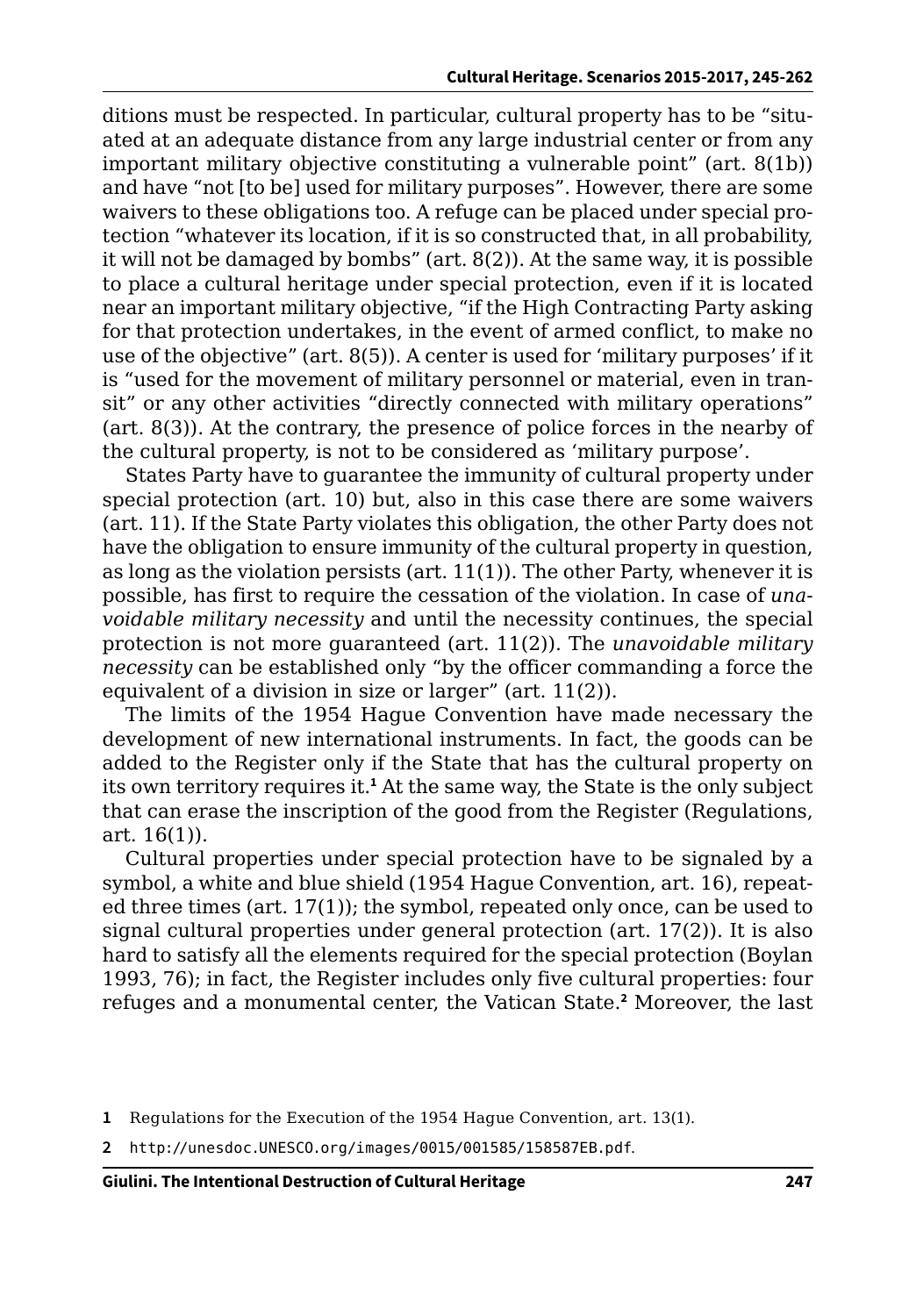one cultural property inscribed in the Register had been added in 1978.**<sup>3</sup>** Finally the Convention does not distinguish properly the general and the special protection (Gioia 2007, 109-11) and it does not include buildings for worship, art, science, education, and charity (Boylan 1993, 49-51). However, it is undeniable the importance of this Convention since it has identified obligations for cultural property category (Greppi 2007, 86).

### 2.2 The 1972 UNESCO Convention

Compared with the 1954 Hague, the 1972 UNESCO Convention concerns both CH, an amplified and more complete notion of cultural property (Abdulqawi, Caraccioli 2007, 65-66) and natural heritage. We are going to analyse only the world CH. Moreover, the Convention protects CH both in an armed conflict and in a peacetime context.

The first important aspect of this Convention is the use of the notion of 'world CH', which underlines the relevance of cultural property for the whole mankind. In fact, para. 4 of the introduction of the WHC Operational Guidelines underlines that

the cultural […] heritage is among the priceless and irreplaceable assets, not only of each nation, but of humanity as a whole. [This] loss, [...] constitutes an impoverishment of the heritage of all the peoples of the world.

For CH the Convention intends "monuments" (art. 1(1)), "groups of buildings" (art. 1(2)) and "sites" (art. 1(3)) "of outstanding universal value".**<sup>4</sup>** Differently from the 1954 The Hague Convention, there is not reference to movable cultural property.

States Party have to ensure that

the identification, protection, conservation, presentation and transmission to future generations of the cultural and natural heritage referred to in Articles 1 and 2 and situated on its territory, belongs primarily to that State. (WHC, art. 4)

even if it is possible an "international assistance and co-operation". Each State, however, shall take measures in order to make them effective (art. 5).

**3** <http://unesdoc.UNESCO.org/images/0015/001585/158587EB.pdf>; Abdulqawi, Caraccioli (2007, 64).

**4** However, as it has been noticed, there is not a definition of the expression. The outstanding universal value is due to the interest that States and different generations have in these goods: see Scovazzi (2014, 4-5).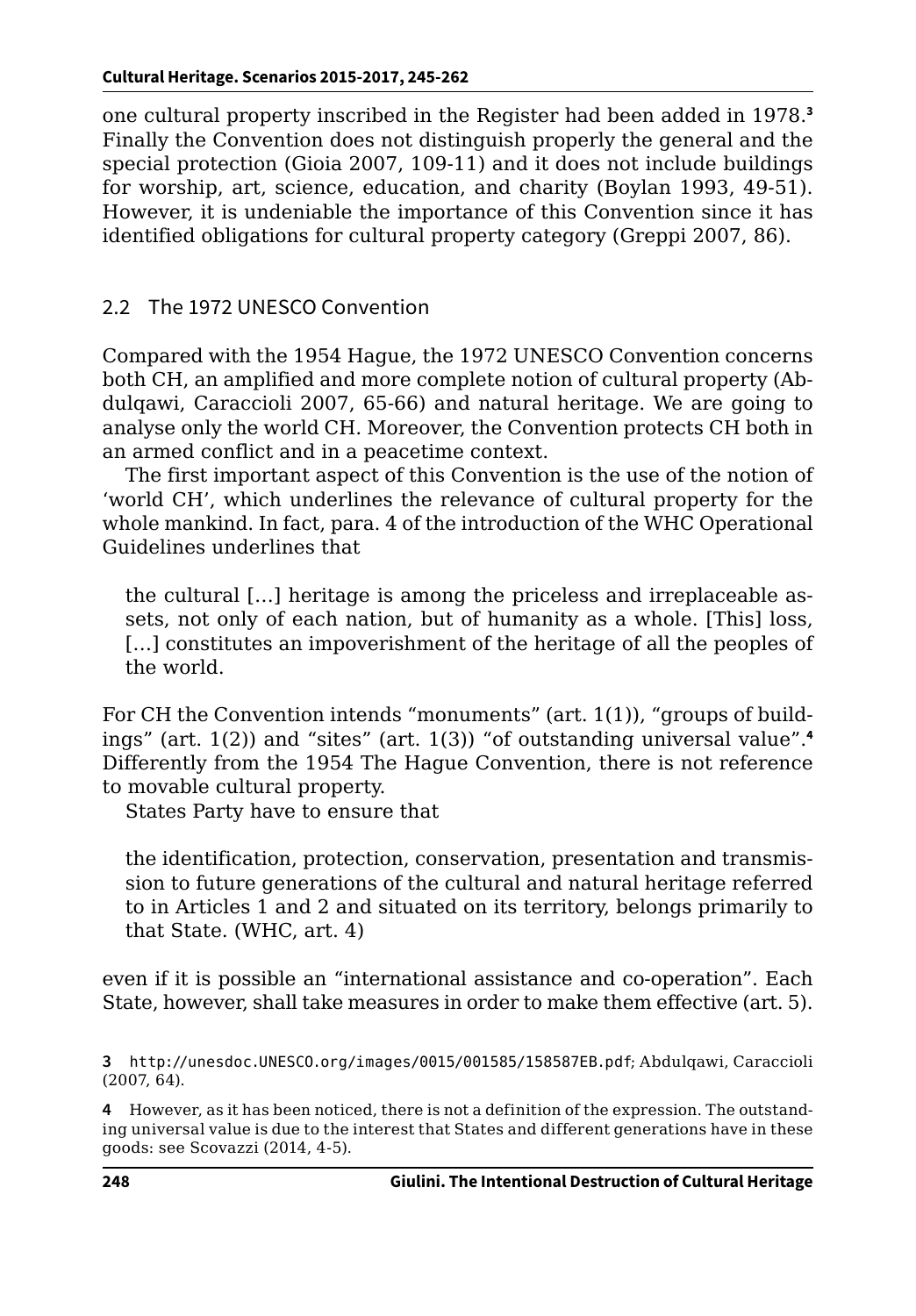The Convention distinguishes two Lists in which the world CH can be classified: the *WHL* for CH with outstanding universal value (art. 11(2)) and the *List of WH in Danger* for the CH that needs assistance (art. 11(4)). In the former, it is possible to enlist only the CH of outstanding universal value in terms of the criteria established (art.  $11(2)$ ); in particular the criteria are:

- 1. to represent a masterpiece of human creative genius;
- 2. to exhibit an important interchange of human values […];
- 3. to bear a unique or at least exceptional testimony to a cultural tradition or to a civilization which is living or which has disappeared;
- 4. to be an outstanding example of a type of building, architectural or technological ensemble or landscape which illustrates (a) significant stage(s) in human history;
- 5. to be an outstanding example of a traditional human settlement, landuse, or sea-use which is representative of a culture (or cultures), or human interaction with the environment […];
- 6. to be directly or tangibly associated with events or living traditions, with ideas, or with beliefs, with artistic and literary works of outstanding universal significance. (Operational Guidelines for the Implementation of the WHC, para. 77)

To be included among the WHL, a cultural property that respects the last one criterion has to respect also at least one of the others. Moreover, States have to submit an inventory of CH located in their own territory (art. 11(1)) to the Committee that decides which of these cultural properties have an outstanding universal value (art.  $11(2)$ ). In any case the consent of the State concerned is necessary (art. 11(3)).

In the *List of WH in Danger* (art. 11(4)), instead, the consent of the State is not more a *conditio sine qua non* since it is possible that the State itself is endangering the cultural property. For that reason the Committee "shall [only] consult the State Party in whose territory the cultural or natural property in question is situated" (art. 11(6)). The threats to CH are due mainly to urban or tourists' development projects, natural disasters and armed conflicts (art. 11(4)). This can be explained by the fact that the 1954 Hague Convention concerns only the protection of cultural property in case of armed conflicts.

Most of the terrorist focused targets are included in the WHL or in the Tentative List. Since then, some of these cultural properties of outstanding value are included also in the *List of WH in Danger*.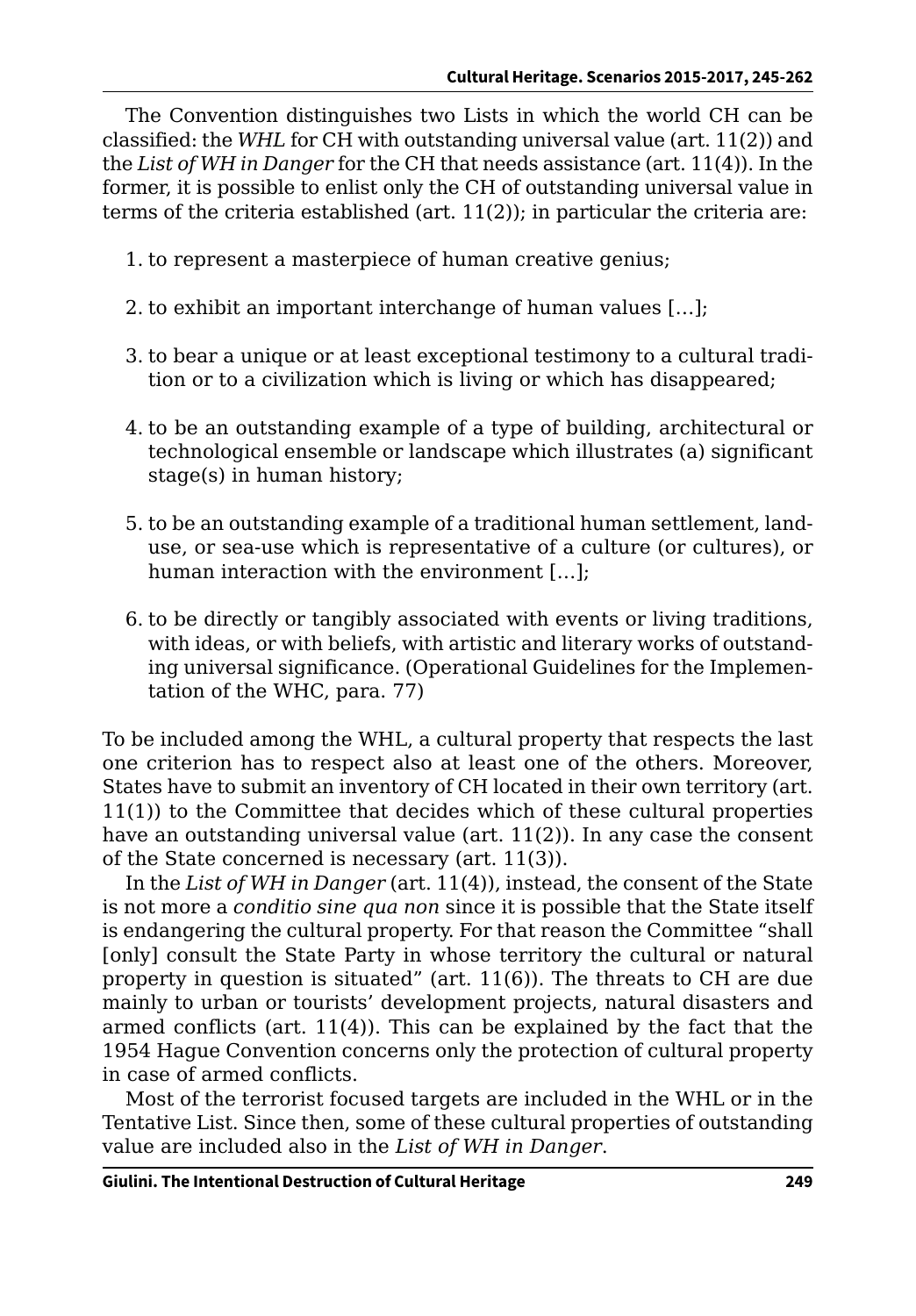#### 2.3 The 1999 Hague Protocol

The 1999 Hague Protocol**<sup>5</sup>** tries to overcome the problematic aspects of the previous Conventions.

It reaffirms that the measures to safeguard cultural property have to be taken in a peacetime context, adding, however, how each State has to act (art. 5). The II Protocol includes waivers in the respect of cultural property, that are based on *imperative military necessity* (art. 6) as long as the cultural property is used as a military objective (art.  $6(a,i)$ ) and there is not alternative available to obtain such an advantage (art. 6(a.ii)). Moreover, the imperative military necessity can be decided only "by an officer commanding a force the equivalent of a battalion in size or larger, or a force smaller in size where circumstances do not permit otherwise" (art. 6(c)) and can be evoked only when and for as long as no other choice is possible for obtaining a similar military advantage (art. 6(b)).

During the conflict, States have also to "verify that the objectives to be attacked are not cultural property protected under Article 4 of the Convention" (art. 7(a)), to take precautions "with a view to avoiding, and in any event to minimizing, incidental damage to cultural property protected under Article 4 of the Convention" (art. 7(b)), to refrain attacks "which may be expected to cause incidental damage to cultural property protected" that exceed the military advantage (art.  $7(c)$ ), to suspend the attack (art. 7(d)) when the cultural property is protected by the Convention (art. 7(d.i)) or may cause damaged not proportioned to the military advantage (art. 7(d.ii)).

Moreover, States Party have both to "remove movable cultural property from the vicinity of military objectives or provide for adequate *in situ* protection" (art. 8(a)) and "avoid locating military objectives near cultural property" (art. 8(b)).

The most important change, however, concerns the introduction of a new kind of protection: the *enhanced protection*, much more innovative than the special protection of the 1954 Hague Convention (Abdulqawi, Caraccioli 2007, 63). The enhanced protection can be provided if three conditions subsist; in particular cultural property has to be:

- 1. considered of the greatest importance for humanity (art. 10(a));
- 2. protected by adequate domestic legal and administrative measures recognising its exceptional cultural and historic value and ensuring the highest level of protection (art. 10(b));
- 3. not be used for military purposes (art. 10).

**<sup>5</sup>** More about the 1999 Hague Protocol is in Abdulqawi, Caraccioli (2007, 58-71); Greppi (2007, 88-96).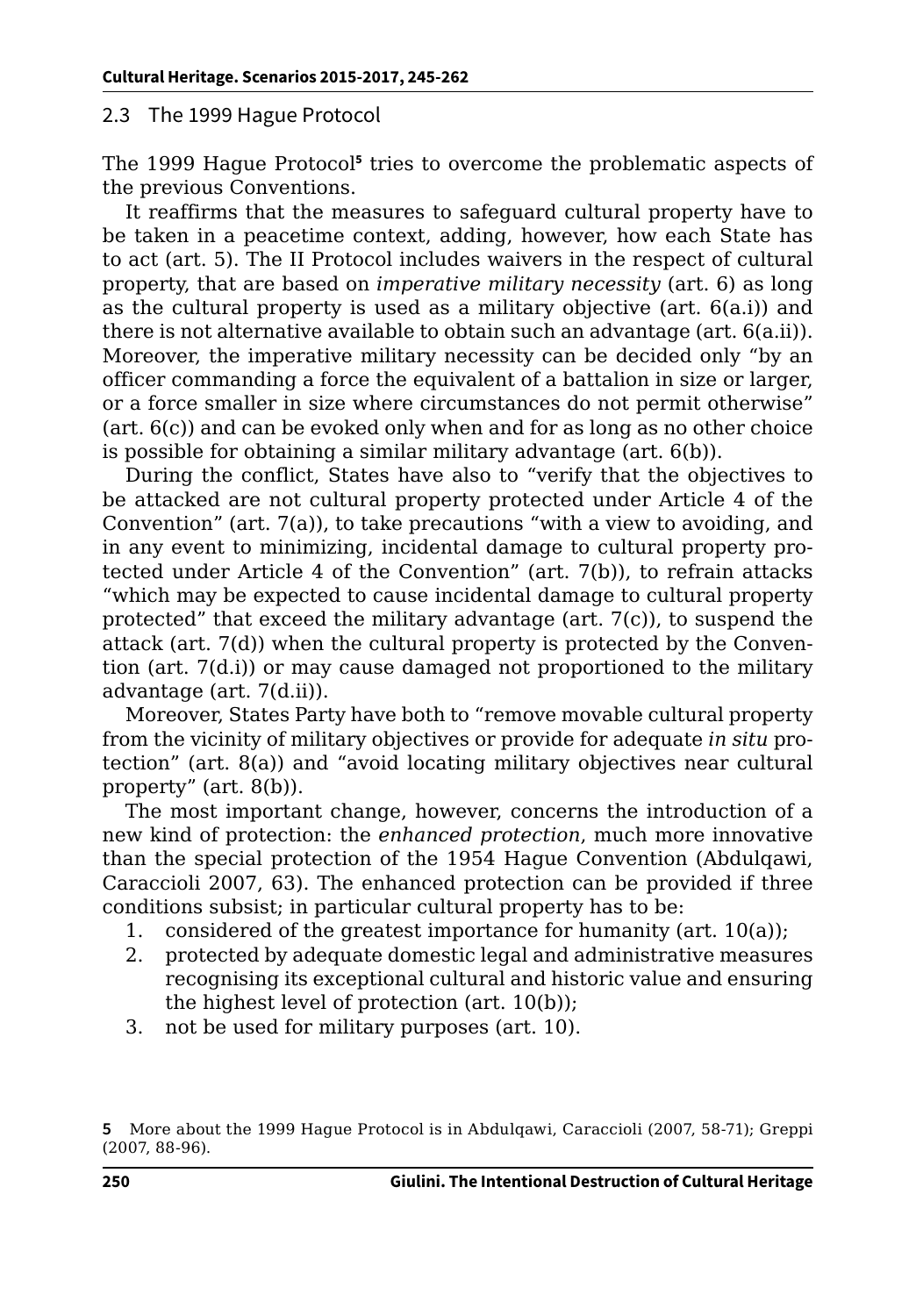States Party have to submit the list of cultural property they wish to have enhanced protection (art.  $11(1)$ ), but some organisations "with relevant expertise" can invite the State to submit to the List a specific cultural property (art. 11(3)). The request can be submitted by the State Party also during the hostilities, in case of emergency (art. 11(9)). Once the cultural property is under enhanced protection States Party have to avoid attacking it, using it and its immediate surroundings (art. 12). However, the enhanced protection can be lost or suspended (art. 13(a)), when the cultural property does not meet anymore the criteria of art. 10, or it is used in support of military action, or its use made it a military objective (art. 13(b)).

Finally, Chapter 4 of the 1999 Protocol concerns the criminal responsibility. In particular, a person violates the Convention if he:

- a. attacks directly cultural property under enhanced protection (art.  $15(1a)$ ;
- b. uses the surroundings of a CH under enhanced protection in support of military action (art. 15(1b));
- c. destructs extensively cultural property (art. 15(1c));
- d. makes cultural property object of attack (art. 15(1d));
- e. is responsible of acts of theft, pillage, misappropriation or vandalism (art. 15(1e)).

# **3 Terrorism**

The action of terrorism has some important features that distinguish it from all the other examples in history. As Francioni and Lenzerini underlined in their work (2003, 619-651) there are some peculiar aspects of Taliban's action against the two huge Buddha statues in the Bamiyan Valley that makes this terrorist technique "a very dangerous precedent" (619). In the light of the recent IS behaviour toward CH, it is possible to affirm that this worry was well-founded. In fact, there are some features that work also in IS nowadays intentional destruction of WCH in Iraq and Syria. First, it is important to remember shortly some of the most important aspects in both Taliban and IS behaviour.

In 2001, the Taliban decided to destroy the two Buddhas of the Bamiyan Valley in Afghanistan. This action was very well planned and in March 2001 the explosion of the two statues was justified by the decision, taken in February 2001 by Afghan scholars and the Afghan Supreme Court, to destroy the idols, present in the whole country, mostly controlled by Talibans, because of the risk idols could be idolised, also in the future (Francioni, Lenzerini 2003, 622).

In 2015, IS has promoted a true media campaign. IS wants to build Year Zero, erasing the past, that they refuse to recognise, and wants to find consensus among the population, exhausted for the terrible situation in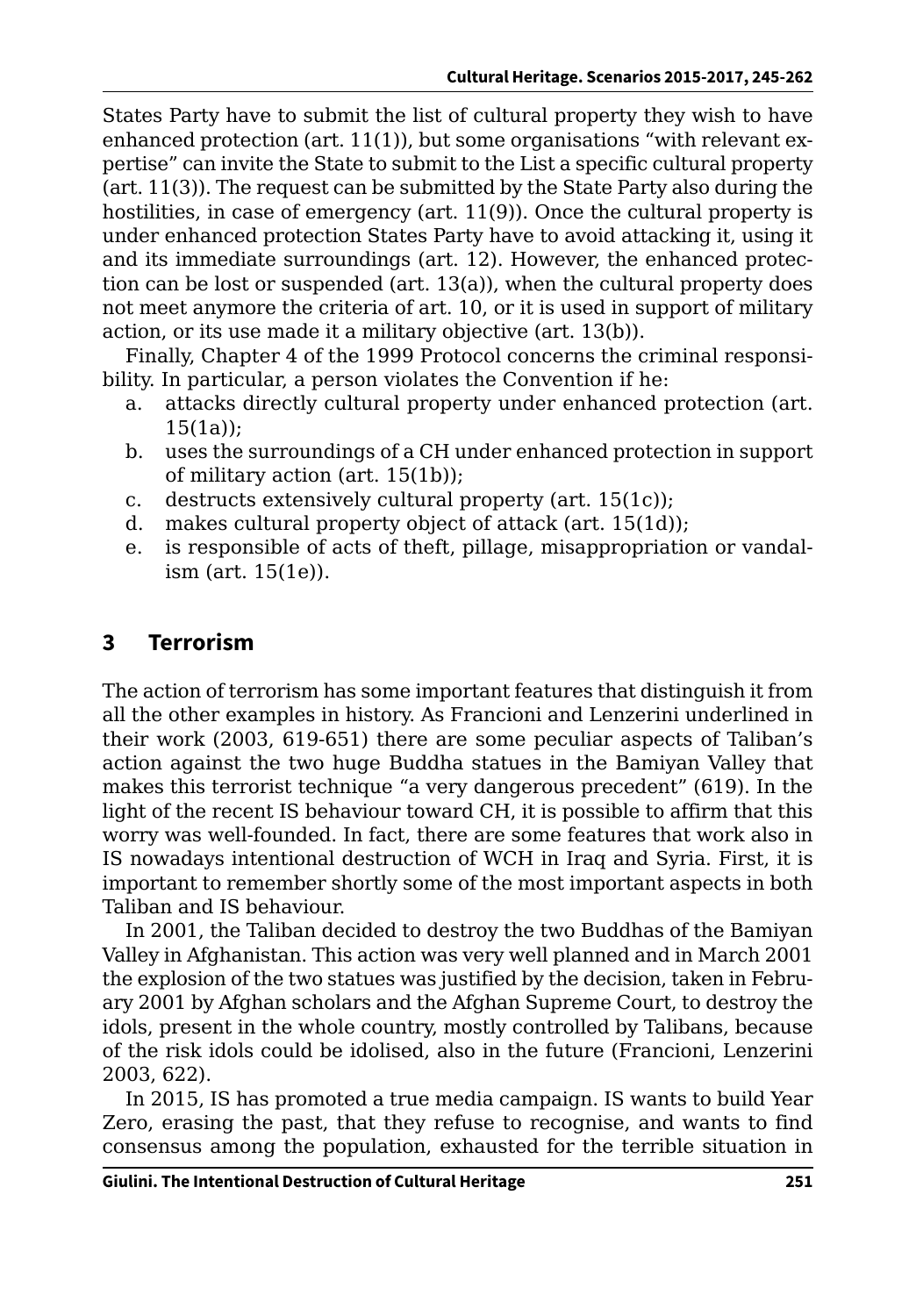which it has to live. The first attack was in the Museum of Mosul where the instigators destroyed carefully with drills and picks important testimonies of the past. Other attacks followed: on 5 March the destruction of the archaeological site of Nimrud; on 7 March the destruction of Hatra (registered in the WHL) continued on 12 and 13 April with the complete destruction of the Ashurmasirpal II Palace.

These terrorist behaviours are very peculiar because different from other cases in history. This shows that the analysis made by Francioni and Lenzerini is applicable also to IS. In fact, in the Buddhas of Bamiyan Valley case the Taliban were destroying part of the Afghan CH and not of the enemy one (2003, 620), in the same way in which IS destroys Iraqi and Syrian CH. This means that they are not destroying a culture different from their own: in fact, they destroy their pre-Islamic past, considered as an enemy.

Moreover, the destructions both of Taliban and IS, were not due to military necessity nor the goods were near a military objective but they were focused targets. This can be confirmed by the tools used by terrorists, in particular of picks and drills, that makes this action different from the previous wanton bombardments in history. The purpose is, in fact, the deliberate destruction of cultures that are in contrast with terrorist conception (Francioni, Lenzerini 2003, 620). In fact, the destruction was planned with attention and was very well documented in all phases. Finally, the opinion of the two authors that links the destruction of the two Buddhas statues with the sanctions imposed by UN in 1999 and 2000 seems to be confirmed; in fact, IS destructions have followed the imposition of a UN sanction (Francioni, Lenzerini 2003, 620 ff.).

#### 3.1 UN Resolutions and Sanctions against Terrorist Actions toward Cultural Heritage.

In the Res. 1267 of 1999<sup>6</sup> there is a first reference to CH: the *second recital* of the preamble states "its strong commitment to the sovereignty, independence, territorial integrity and national unity of Afghanistan, and its respect for Afghanistan's cultural and historical heritage".

The Res. 1483 of 2003 concerning the situation in Iraq**<sup>7</sup>** is particularly important in our study because it underlines the responsibility for all States to

facilitate the safe return to Iraqi institutions of Iraqi cultural property and other items of archaeological, historical, cultural, rare scientific,

**7** UN Doc. S/RES/1483 (2003), 22 May, SC.

**<sup>6</sup>** UN Doc. S/RES/1267, 15 October 1999.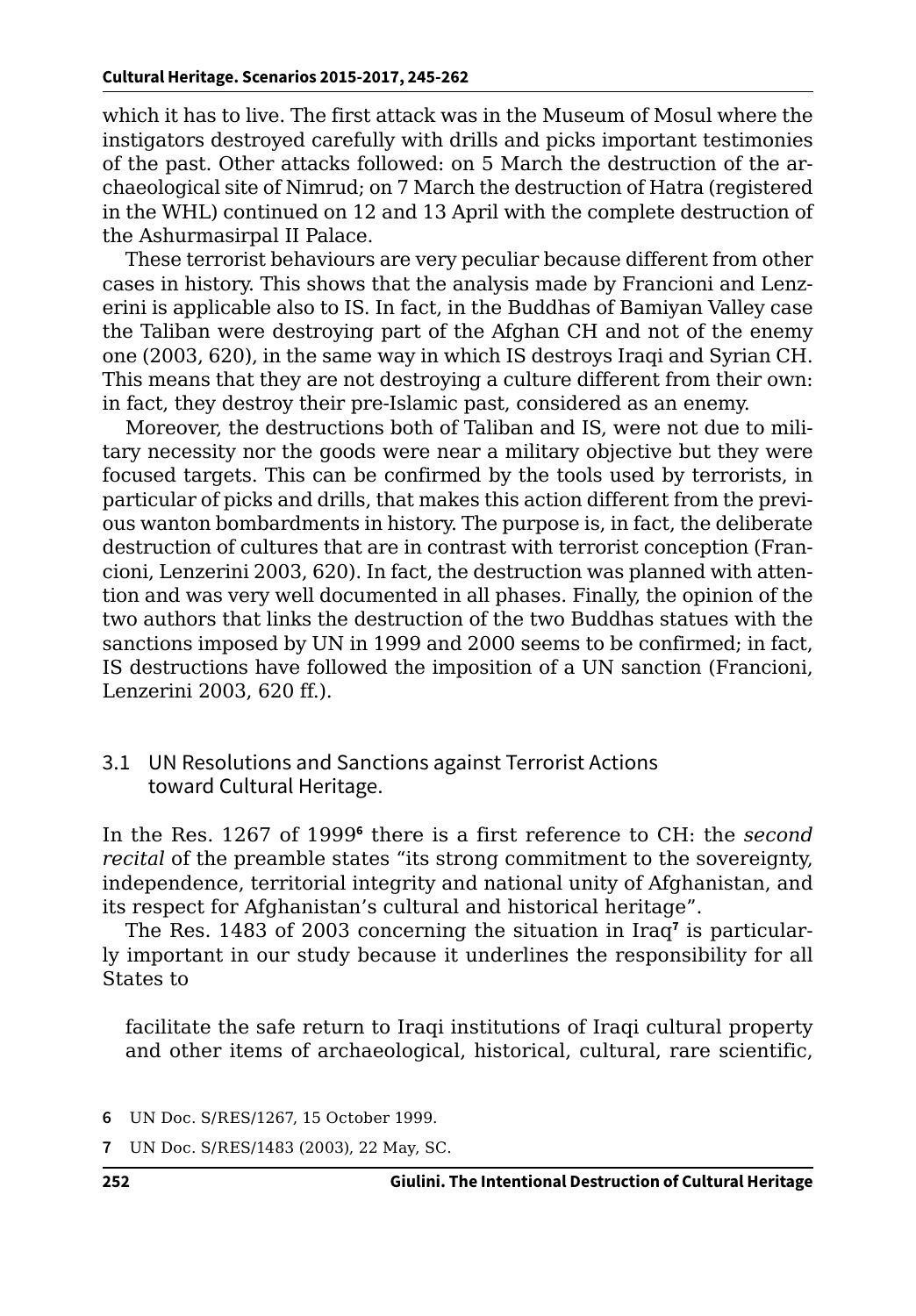and religious importance illegally removed. (para. 7) and to prohibit the trade of these items. (para. 7 and para-. 10)

With the Res. 2199 of 2015<sup>8</sup> there is a reinforcement of the protection of CH because there is an entire part of the resolution dedicated to CH (paras. 15, 16, 17). It condemns the destruction of, among other things, archaeological sites, museums, libraries, archives trade. Moreover, Member States have to collaborate with other IOs to prevent illegal trade of goods from Iraq and Syria. Part of the resolution is exclusively for CH: in particular, the destruction of CH in Iraq and Syria is condemned both in case of accidentally destruction and in case of deliberate destruction "including targeted destruction of religious sites and objects". Moreover, all Member States have to take all the necessary measures to prevent the illegal trade of goods of archaeological, historical, cultural, scientific and religious importance, coming from Iraq and Syria. These deliberate destructions of CH have moved the public opinion but, at the end, the international reaction has not born its fruits and terrorists have continued their attacks.

After the destruction of the two Buddhas statues, the Res. 55/243 of the UN GA concerning "the destruction of relics and monuments in Afghanistan",**<sup>9</sup>** underlines that this destruction "would be an irreparable loss for humanity as a whole" (Preamble, last recital). Moreover, it demands to the Talibans themselves to prevent the destruction of CH of Afghanistan (para. 3) and to protect it "from all acts of vandalism, damage and theft" (para. 1). Finally, the Member States are demanded to take appropriate measures to safeguard the sculptures (para. 4).

The UN GA Res. 55/254 of 31 May 2001, concerning the "protection of religious sites",**<sup>10</sup>** condemns "all acts or threats of violence, destruction, damage or endangerment, directed against religious sites as such" (para. 1). States have also to ensure the respect and protection of religious sites in conformity with international law and to prevent acts or threats of violence (para. 2). NGOs and IGOs have also to promote, together with media, "a culture of tolerance and respect for the diversity of religions and for religious sites, […] an important aspect of the collective heritage of humankind" (para. 3).

However, the most important international reaction was the Declaration concerning the intentional destruction of CH.**<sup>11</sup>** It was preceded by a study

- **8** UN Doc. S/RES/2199 (2015), 12 February, SC.
- **9** UN Doc. A/RES/55/243, GA, 1 May 2001.
- **10** UN Doc. A/RES/55/254, GA, 31 May 2001.
- **11** The 2003 UNESCO Declaration.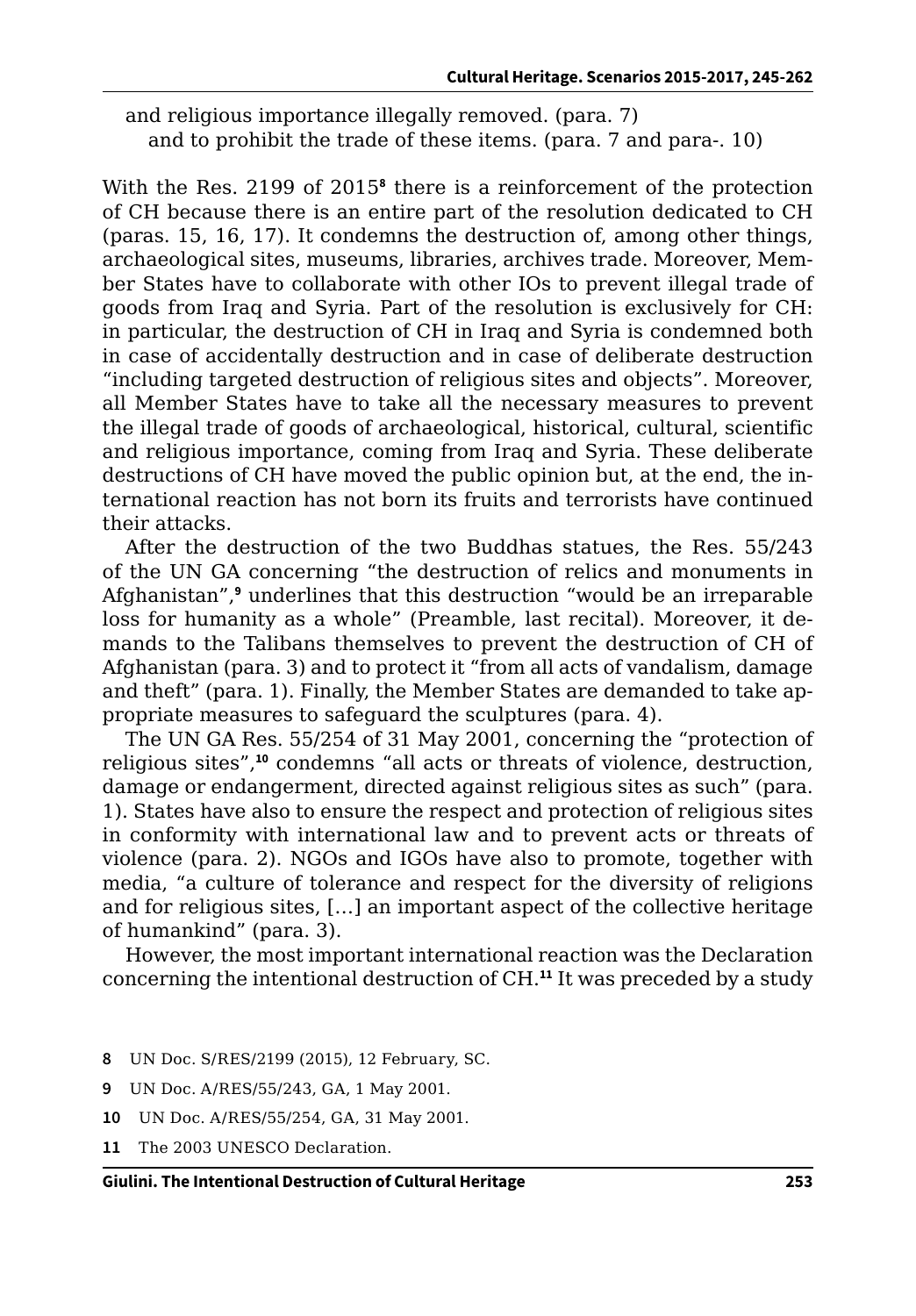commissioned by UNESCO General Director (Lenzerini 2003, 131-132). The Draft, subject to negotiation from a Member State group, reached a compromise, submitted in October 2003 to the General Conference. One of the most important differences between the Draft and the final Declaration is the replacement of 'shall' of the former with the softer 'should' of the latter. As a consequence of the destruction of the two Buddha statues (Preamble, first recital), the Declaration underlines that

CH is an important component of the cultural identity of communities, groups and individuals, and of social cohesion, so that its intentional destruction may have adverse consequences on human dignity and human rights. (Declaration, fifth recital)

This means that there is a strong link between CH and human rights.

However, compromises have weakened this instrument. Art. 1, for example, does not give contributes to the development of the protection of CH because it recognises the importance of the protection of cultural heritage and reaffirms its commitment to fight against its intentional destruction in any form so that such cultural heritage may be transmitted to the succeeding generations.

In fact, the 2003 UNESCO Declaration should have condemned the destruction of CH in the territory of the State that acts (Lenzerini 2003, 151) rather than recognises the importance of CH in general, already present in the previous international instruments.

The Declaration is applied for CH, independently from its outstanding value. For 'intentional destruction' the Declaration means

an act intended to destroy in whole or in part CH, thus compromising its integrity, in a manner which constitutes a violation of international law or an unjustifiable offence to the principles of humanity and dictates of public conscience, in the latter case in so far as such acts are not already governed by fundamental principles of international law. (art. 2(1))

Moreover, art. 3 is weakened by the use of 'should' (Scovazzi 2007, 173- 174) that, in a declaration of principle, is even more unnecessary (Lenzerini 2003, 141): in that way, a fundamental obligation such as the prevention of the intentional destruction of CH looks less incisive than before (Scovazzi 2007, 171-174). In fact,

States should take all appropriate measures to prevent, avoid, stop and suppress acts of intentional destruction of CH, wherever such heritage is located. (2003 UNESCO Declaration, art. 3(1))

The prevention of intentional destruction of CH is independent from the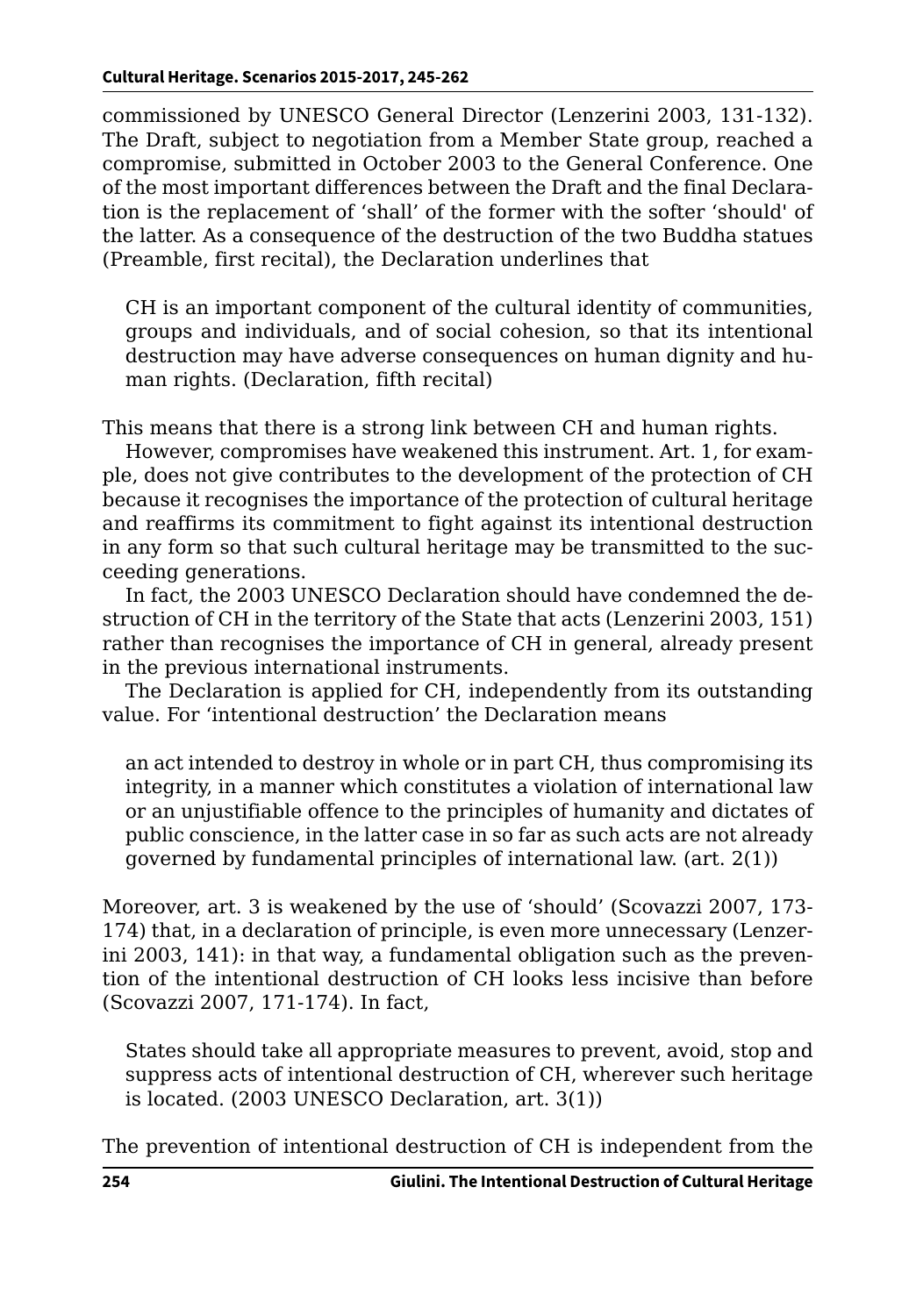place it is located, even in the acting State's territory; however, this case is not explicitly mentioned (Lenzerini 2003, 141). States are also invited  $(\text{art. } 16(3)(4))$  to become part of some of the most important international conventions, to promote higher standard of protection of CH in legal instruments and to apply these instruments.

Art. 5 underlines that States, in case of armed conflict, should take all necessary measures to protect CH, as crystallised in general international law (Lenzerini 2003, 141-142).**<sup>12</sup>**

States are responsible for the destruction of CH "of great importance for humanity whether or not it is inscribed on a list maintained by UNESCO or another IO" (art. 6) or for the lack of appropriate measures taken to avoid it. In the same way, States should also take measures and provide sanctions

against those persons who commit, or order to be committed, acts of intentional destruction of cultural heritage of great importance for humanity, whether or not it is inscribed on a list maintained by UNESCO or another international organization. (art. 7)

A difference between the Declaration and the Draft is that, in the latter, it was also included all goods that are of special relevance for the community, that built and maintained it (Lenzerini 2003, 142). However, the Declaration is an opportunity loss and the result is not sufficiently advanced (Lenzerini 2003, 143).

A first reaction to the Mosul Museum destruction is the Baghdad Museum reopening. In the numerous condemns of UNESCO General Director it is always underlined that the destruction of CH is a war crime. Decision 196 EX/29 *Culture in conflict areas: a humanitarian concern and a safety issue. UNESCO's role and responsibilitie*s wants to reinforce the capacity of the Organisation to protect CH during armed conflicts. The idea is to *create protected cultural zones* around sites with recognised historical meaning (para. 3). Moreover, the Executive Council condemns the intentional destruction of CH in Iraq, Syria and Libya (para. 9), calls the UN Members to take all necessary measures to prevent the trafficking of CH (para. 10) and asks the UNESCO General Director to reinforce the intercultural dialogue and to use its rule of coordinator to prevent the illicit traffic of CH and to reinforce the UNESCO action (paras. 11-15).

The UE Res. P8 TA(2015)0179 of the 30 April 2015**13** concerns the intentional destruction of cultural heritage by IS. This resolution is important not only because there is awareness that these actions are to be consid-

**12** However, as underlined by Scovazzi (2007, 172), this evolution is not clear.

**<sup>13</sup>** EP Res. of 30 April 2015 on the destruction of cultural sites perpetrated by ISIS/Da'esh (2015/2649(RSP)), P8\_TA.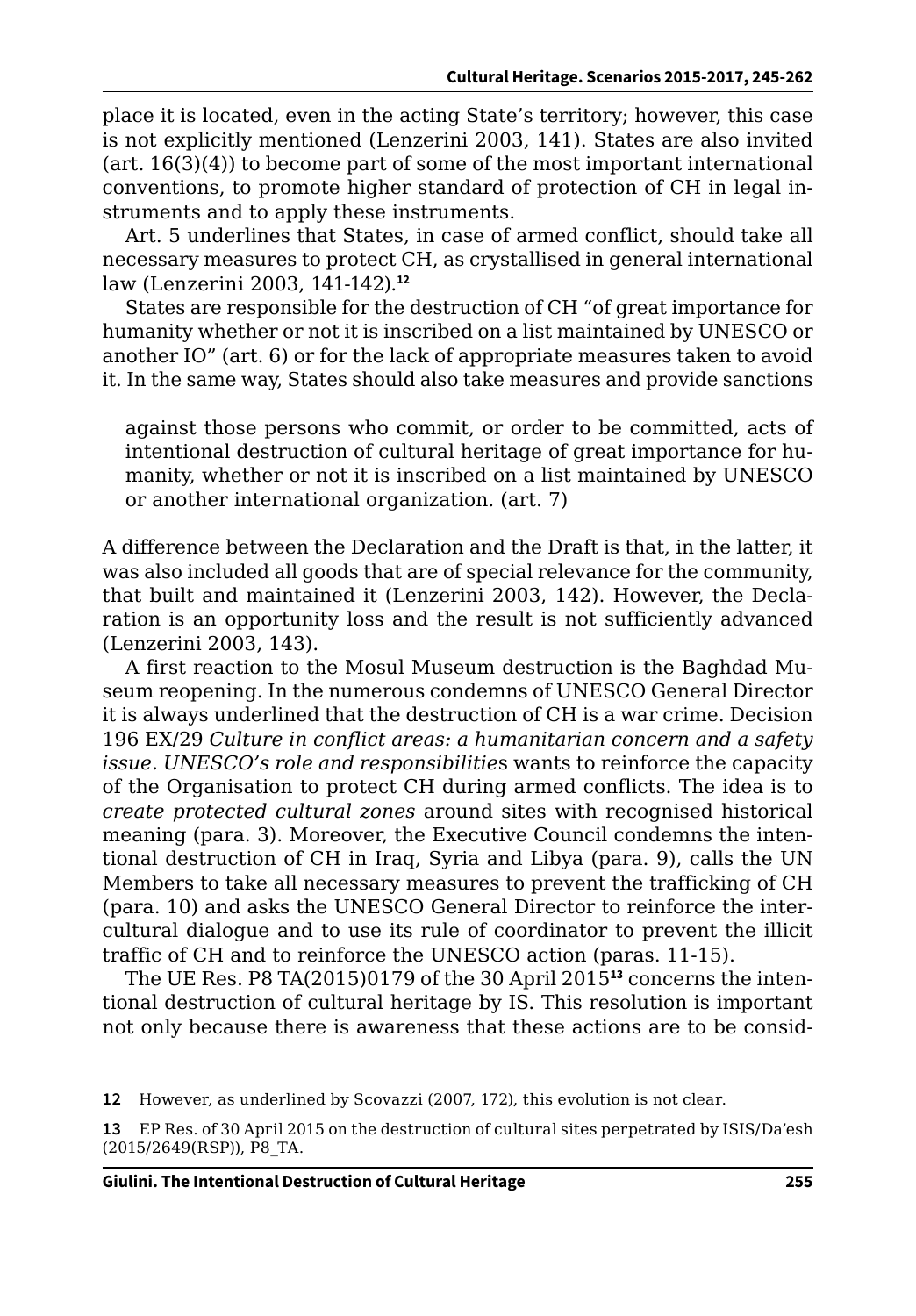ered as part of the cultural cleansing (paras. A-B) and that "artistic and cultural goods are becoming 'war weapons'" (para. D) but also because it is the third most important illegal traffic after drug and arms (para. H), and even if it is not UE competence, it comes under several EU field of competence (para. I). Moreover, differently from the UNESCO Secretariat declarations, the resolution condemns this behaviour as a crime against humanity and not as a war crime (para. C). It condemns the destruction in Syria and Iraq (para. I) and invites States to avoid the import of goods illegally traded (para. 4).

On 28 May 2015 the Res. A/69/281 *Saving the CH of Iraq***<sup>14</sup>** concerns "the destruction and looting carried out by the IS in Iraq […] [of goods] which are irreparable losses for Iraq and the whole humanity" (fifth recital). The resolution shows concern for the number of attacks and threats to CH and for the looting and trafficking of CH "which occurs on an unprecedented scale today". Moreover, the resolution underlines that the destruction of CH "erases the collective memories of a nation, destabilises communities and their cultural identity" (ninth recital). Reaffirming that the attack to the CH of a country is an attack against the common heritage of humanity as a whole (eleventh recital), and, for these reasons, it is necessary to safeguard and protect CH (twelfth recital). The resolution condemns the barbaric destruction and looting of CH (para. 1), used as a tactic of war. The resolution asks also for the protection of CH through international humanitarian law underlining that the attack directed against CH may be considered as a war crime.

### 3.2 The International Intervention. Is it Possible a RtoP for CH?

The destruction of CH of great importance has underlined the necessity of protecting it from terrorist's attacks. One possibility concerns an international intervention through the creation of an international group with the purpose of protecting CH. Article 31 of the 1999 II Protocol to The Hague Convention affirms that

in situations of serious violations**<sup>15</sup>** of this Protocol, the Parties undertake to act, jointly through the Committee, or individually, in cooperation with UNESCO and the UN and in conformity with the Charter of the UN.

This means that in case of serious violations, it is possible to start an ac-

**14** GA, Resolution 69/281, *Saving the cultural heritage of Iraq*, 28 May 2015.

**15** As Mainetti (2007, 285) underlines, the notion serious violation is already used in art. 15. This raises some problems in the interpretation.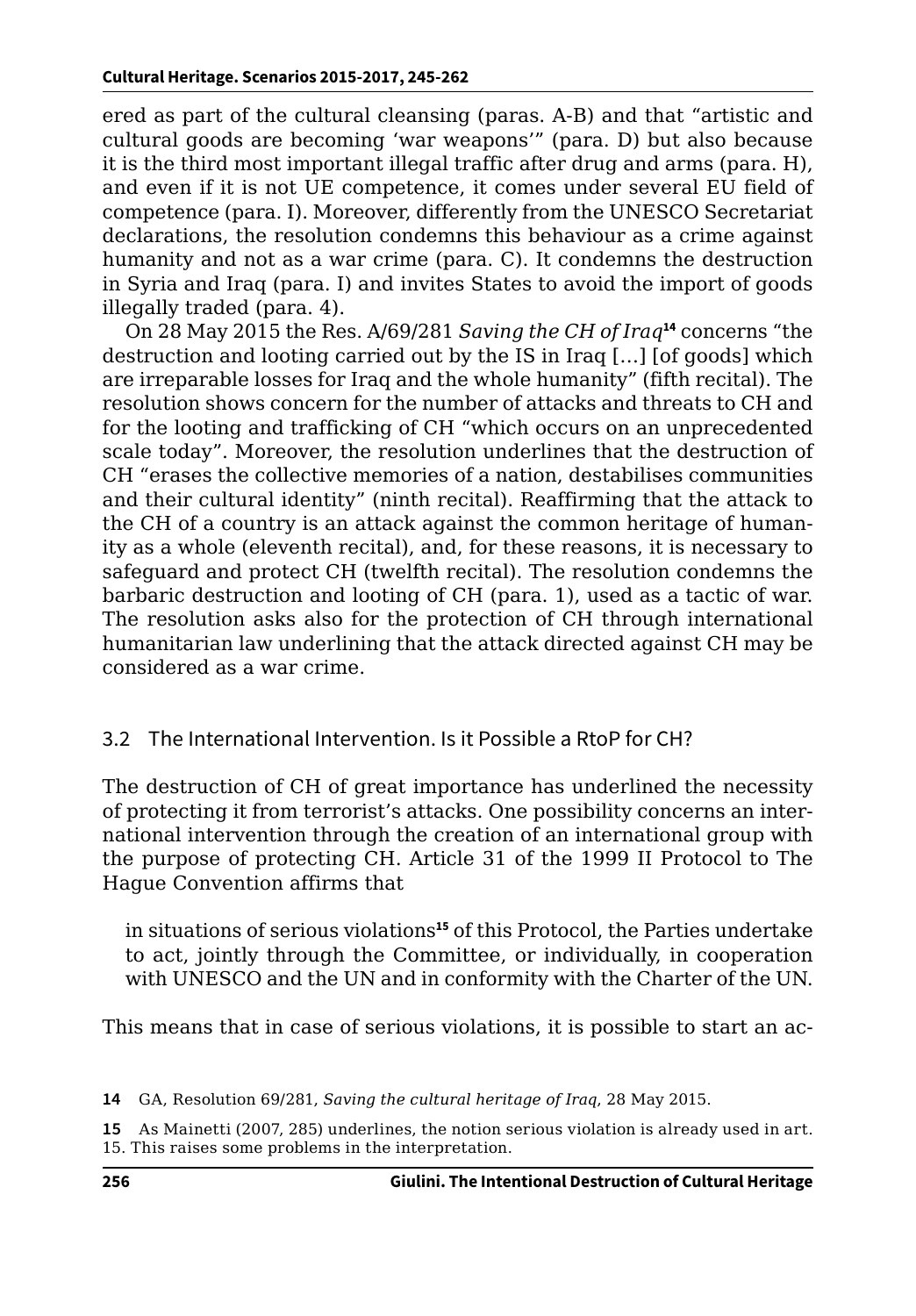tion both at individual level and in cooperation with UNESCO (Mainetti 2007, 286-287). States, in case of serious violations, undertake to act. Since only few States are part of the 1999 Hague Protocol, this limits the value of art. 31.**<sup>16</sup>**

However, with the SC Res. 1483 of 2003, UN can intervene directly, in case of crisis, also for the protection of CH. In particular, the Res. underlines that the SC:

Decides that all Member States shall take appropriate steps to facilitate the safe return to Iraqi institutions of Iraqi cultural property and other items of archaeological, historical, cultural, rare scientific, and religious importance illegally […], and calls upon the UNESCO […] to assist in the implementation of this para.**<sup>17</sup>**

UN have to respect international law rules,**18** and among them it is forbidden the attack to monuments that are part of the cultural and spiritual heritage of peoples (Mucci 2007, 326-327). For that reason, the destruction of cultural property is forbidden.**<sup>19</sup>** The UN SG's Bulletin, *Observance by UN forces of international humanitarian law* underlines that

the UN force is prohibited from attacking monuments of art, architecture or history, archaeological sites, works of art, places of worship and museums and libraries which constitute the cultural or spiritual heritage of peoples. […] the UN force shall not use such cultural property or their immediate surroundings for purposes which might expose them to destruction or damage. Theft, pillage, misappropriation and any act of vandalism directed against cultural property is strictly prohibited. (section 6.6)

Since there are only a limited number of States that are part of the international Conventions and of the additional Protocols, the resolution has the purpose to solve that problem, making the contrast to illicit cultural trade an international obligation (Mucci 2007, 325). The resolution concerns the restitution of movable property illicitly smuggled in Iraq and sold in the whole world. Moreover, it has a universal value: in fact, it has value both for the States acting in Iraq and for all the States Party of the UN (Mucci

**16** <http://www.unesco.org/eri/la/convention.asp?KO=15207&language=E&order=alpha>.

**17** UN Doc. S/RES/1483 (2003), 22 May 2003, para. 7.

**18** UN Secretariat, UN Doc. ST/SGB/1999/13, Secretary-General's Bulletin, *Observance by UN forces of international humanitarian law*, 6 August 1999.

**19** UN Secretariat, UN Doc. ST/SGB/1999/13, Secretary-General's Bulletin, *Observance by UN forces of international humanitarian law*, 6 August 1999, section 6.6.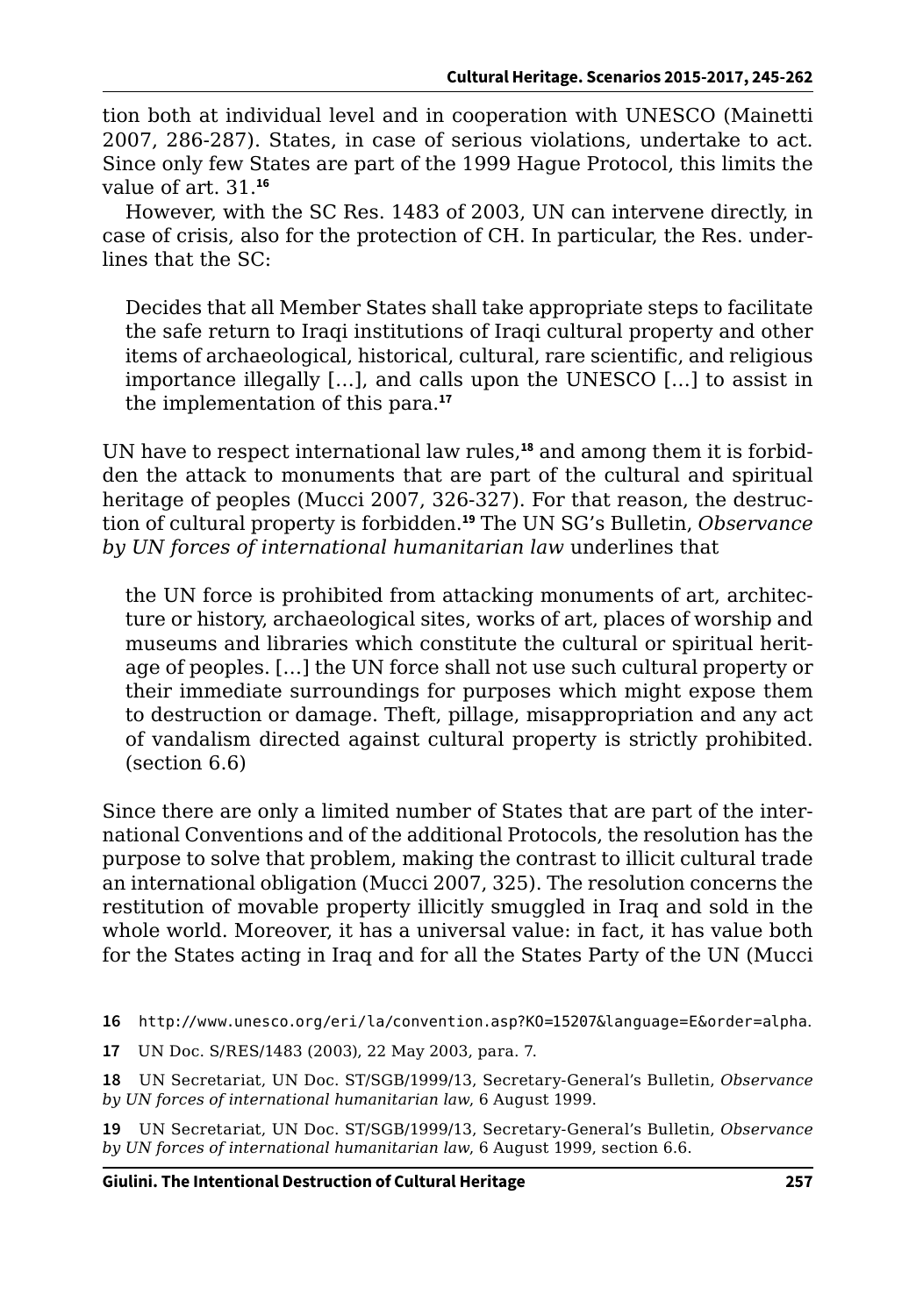2007, 330). The resolution has given the possibility to make some duties, already present in the international Conventions, international obligations, since the UN includes almost the totality of the countries in the World. The obliged intervention in the illicit traffic of cultural property shows the common nature of the protected interest, defended as *erga omnes* obligation. Base of this resolution is Chapter 7 of the UN Charter, concerning peacekeeping and international security (Mucci 2007, 332). The importance of the protection of CH is underlined by the Preamble that states

the need for respect for the archaeological, historical, cultural, and religious heritage of Iraq, and for the continued protection of archaeological, historical, cultural, and religious sites, museums, libraries, and monuments.**<sup>20</sup>**

The maintenance of peace, the international security and the protection of human rights are defended by UN. These tasks are linked to the protection of cultural heritage because the protection of cultural goods is to be considered as a human right of third generation (Mucci 2007, 333-336). Moreover, the link between peace and human rights has made the protection of CH fundamental to maintain peace. Since peacekeeping, international security and the protection of international law are defended by UN and since the protection of CH is a human right of third generation that can be considered as fundamental for the maintenance of peace (peacekeeping), the protection of CH has reached a very high level of importance. Moreover, the protection of CH is connected with human dignity. Through this resolution the SC has given the possibility to give application to principles already affirmed in important international Conventions. However, this intervention has been possible because it did not interfere with the sovereignty of the State (Mucci 2007, 340). In the Bamiyan Valley case, the direct intervention could not be possible because the announcement of the will to destroy CH could not bring the SC to the action (Mucci 2007, 341).

The mere announcement of the will to destroy CH does not allow the SC intervention. It can be added that the will of destroying CH shows the disregard for human rights, and a UN action could be possible but only when it is not connected exclusively to the destruction of cultural property, since the violation of human rights of third generation can put into risk also human rights of first and second generation. Moreover, in the last years two customary laws have been formed: the first one considers the CH part of the general interest of international community; the second one, instead, forbids all kinds of violence against CH in case of armed conflict. In the light of these, in case of destruction of cultural property, the RtoP could

**<sup>20</sup>** UN Doc. S/RES/1483 (2003), 22 May, Preamble (twelfth recital).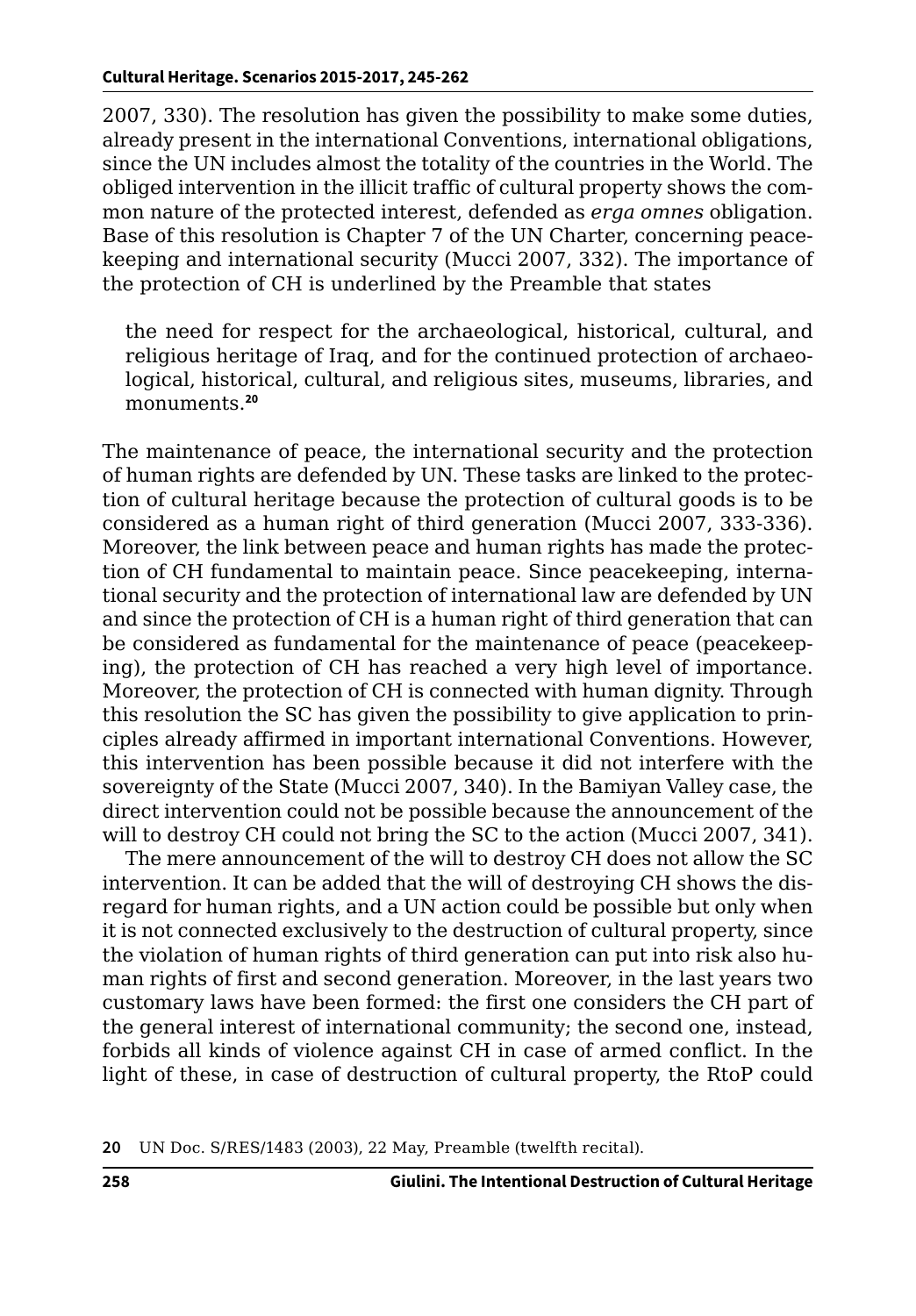be possible because some rules concerning CH has become customs rules and are considered *erga omnes* rules (Francioni, Lenzerini 2003, 633-638).

In the same sense, the Res. 2199,**21** inspired by Res. 1483, strongly condemns the destruction of CH. There is, in fact, a specific part concerning exclusively the destruction of CH. In particular, Res. 2199 strongly condemns the destruction of CH. In fact, it:

Condemns the destruction of cultural heritage in Iraq and Syria […] incidental or deliberate, including targeted destruction of religious sites and objects;

notes with concern that ISIL, Al Nusra Front […] are generating income from engaging directly or indirectly in the looting and smuggling of cultural heritage items from archaeological sites, museums, libraries, archives, and other sites in Iraq and Syria;

[...] decides that all Member States shall take appropriate steps to prevent the trade in Iraqi and Syrian cultural property and other items of archaeological, historical, cultural, rare scientific, and religious importance illegally removed […] allowing for their eventual safe return to the Iraqi and Syrian people and calls upon the United Nations Educational, Scientific, and Cultural Organization. (Resolution 2199, paras. 15-17)

States have to act, in order to take appropriate steps to prevent the illicit trade. It is not a mere suggestion but it is an obligation (Negri 2015, 6): in that way, States have duties that they did not have before. This resolution goes in the same direction of the previous one and, in that sense, "brings the international protection of CH into the SC's normative sphere" (Negri 2015, 5) so that it is not more a UNESCO exclusive domain, but the protection of CH becomes a fundamental element for the maintenance of international peace and security.

This resolution goes also beyond the previous one because, at para. 15, condemns the destruction, intentionally or not, of CH.

After these considerations and underlining that the destruction of cultural property has been defined as a war crime and in the past has also been classified as a crime against humanity, an international direct intervention, such as the RtoP, looks to be possible.

# **4 Conclusion**

In conclusion, we concentrated on the possible intervention to protect CH. The limits of the 1954 Hague Convention have been partially overcome

**21** UN Doc. S/RES/2199 (2015), 12 February.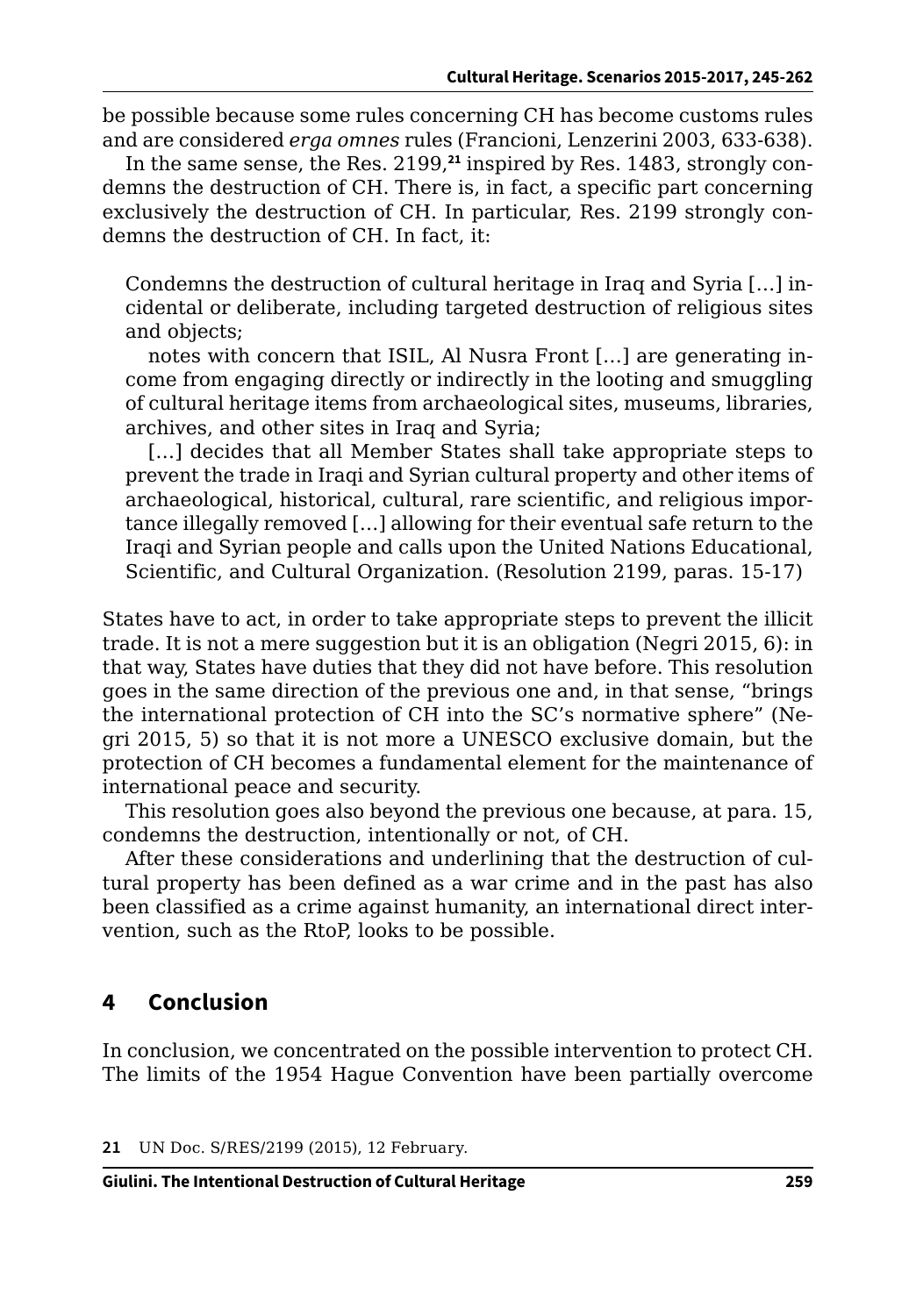by the 1999 Protocol. The international reaction has brought to important 'speeches' but it has not been able to stop terrorist action. A possible solution to stop the intentional destruction of CH, taking into account the fact that terrorists carefully act with drills, picks and bulldozer and do not launch bombs, is an international intervention, such as the RtoP. The RtoP**<sup>22</sup>** seems to be applicable since there are some rules that have reached the level of customary laws and are considered as bases of *erga omnes* obligations. Since the protection of CH is considered as an obligation and since the destruction of CH is considered both as a war crime and as a crime against humanity, it is possible a RtoP. The idea of creating UN peacekeepers for CH seems to be possible since it has been recently presented by Italian delegation and has been positively studied by the UN.

### **Bibliography**

- Abdulqawi, Abdul; Caraccioli, Lucia (2007). "La nozione di 'beni culturali sotto protezione rafforzata' e il ruolo dei Comitati dell'UNESCO per la protezione del patrimonio culturale dalla Convenzione del 1972 al Secondo Protocollo del 1999". Benvenuti, Sapienza 2007, 55-73.
- Benvenuti, Paolo; Sapienza, Rosario (a cura di) (2007). *La tutela internazionale dei beni culturali nei conflitti armati*. Catania: Giuffré
- Boylan, Patrick (1993). *Review of the Convention for the Protection of Cultural Property in the Event of Armed Conflict (The Hague Convention of 1954)*. Paris: UNESCO.
- Cannone, Andrea (2014). "Listing e delisting nella Convenzione sul paterimonio mondiale e culturale e naturale del 1972". Cannone, Andrea (a cura di), *La protezione internazionale ed europea dei beni culturali*. Bari: Cacucci, 23-36.
- Focarelli, Carlo (2008). "La Dottrina della 'Responsabilità di Proteggere' e l'Intervento Umanitario". *Rivista di diritto internazionale*, 91(2), 316-46.
- Francioni, Francesco (2007). "La protezione internazionale dei beni culturali. Un diritto consuetudinario in formazione". Benvenuti, Sapienza 2007, 3-33.
- Francioni, Francesco (2012). "Public and Private in the International Protection of Global Cultural Goods". *The European Journal of International Law*, 23(3), 719-30.

Francioni, Francesco; Lenzerini, Federico (2003). "The Destruction of the

Buddhas of Bamiyan and International Law". *European Journal of International Law*, 14(4), 619-51.

**<sup>22</sup>** For the limits of the RtoP, cf. Focarelli 2008; Mainetti 2004; Stahn 2007; Zorzi Giustiniani 2009.